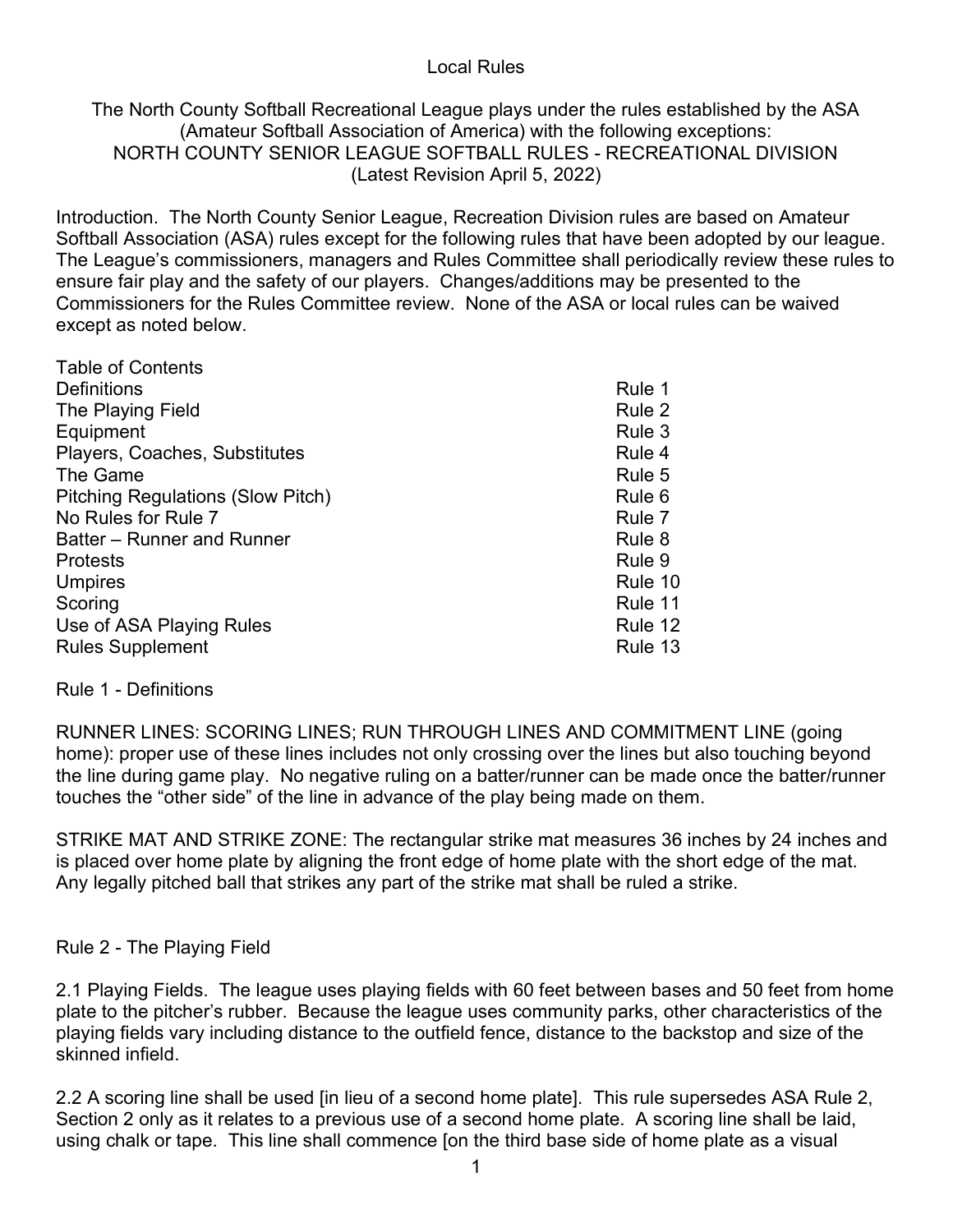continuation of the first base line] beginning eight feet from the front of the forward left corner of the actual home plate and extends outward to the nearest barrier. The runner must make contact with the scoring line or, cross it and have at least one foot on the ground before the fielder home catches the ball [while touching the strike mat] to be ruled safe. Since the goal of this line is to create a safe scoring environment, runners should be reminded to use the scoring line properly.

2.2a A runner running between the home plate mat and the beginning of the scoring line is considered the same as running to and touching the home plate mat. The runner is out, this is automatic (not subject to an appeal). Added Effective July 6, 2021.

2.3 Commitment (No Return) Line. The commitment line is 20 feet from home toward third base and perpendicular to the third base line. Runners from third base may not reverse direction after crossing the commitment line.

2.4 Alternate First Base. The alternate first base is offset three feet into foul territory from first base. The alternate first base must be used upon any infield hit (regardless if there is a play made at first or not). A runner touching the wrong base will be called out. This is automatic (not subject to an appeal). Use of the alternate first base is not required if the ball is hit to the outfield, regardless of whether or not the ball first touches the infield or an infielder.

### 2.4a Reserved for future use

2.4b No part of this rule is applicable if the batted ball reaches the outfield/green since the batter/runner cannot be thrown out at first base. Added Effective July 6, 2021.

2.5 Run-Through Line - Each run-through line shall be five feet in length, beginning three feet from second and third base, on both sides of these bases. The lines at second base should be parallel to the first base line and aligned with the approaching edge of second base. The same for the front of third base, parallel to the third base line. The two lines on either side of the base designate a lane in which the runner may run through maintaining speed while avoiding contact with any fielder (retain, no change). If a runner runs through the space between the base and the beginning of the run through line, the runner is considered off the base and can be called out if the fielder tags the runner or the base prior to the runner returning to the base.

2.6 Field Preparation. The home team is responsible for preparation of the playing field in accordance with Rules 2.1 through 2.5.

2.6a The home team shall always use the third base dugout.

# 2.7 Pitching Screen Use:

1. The screen should be placed in front of the rubber/painted pitching line so that at least 50% of the "rubber" is protected by the screen. The screen must be placed opposite laterally to the pitcher's throwing hand.

2. The screen shall be placed at a distance of six feet from the front of the "rubber" or painted pitching line towards home plate.

3. If the batted ball strikes the screen, the batted ball shall be declared a dead ball and play/pitching should continue with the pitch count just prior to contact with the screen. Additionally, there shall be no penalty for repeated contact with the screen during a single at bat. Each event therein shall result in a "dead ball" call.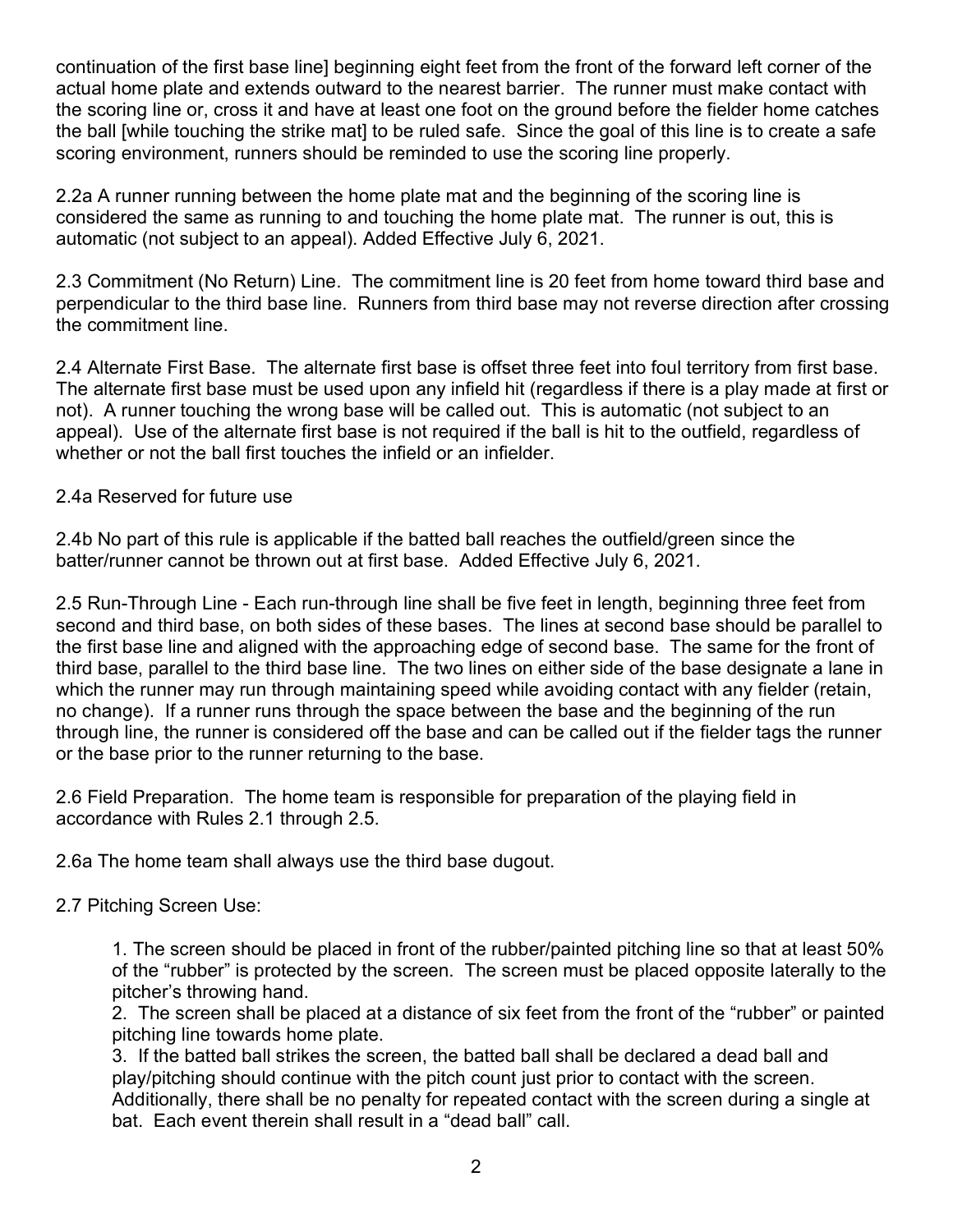4. Once the ball is hit, if the ball hits the screen during active play, the ball remains in play and the game continues.

5. Can a player lower the pitching screen to the ground once the ball has been put into play? This is absolutely NOT permitted.

# Rule 3 - Equipment

3.1 Bats. All bats shall bear an ASA certification (example as shown below, prior year certification logos may appear differently) and must not be listed on an ASA Non-Approved Bat List with Certification Marks. Effective with 2020 model bats and in conjunction with the ASA/USA merger, 2020 bats must have the USA certification. ASA bats continue to be acceptable. Male players who are in the year of their 75th birthday and all women may use any bat which does not exceed a diameter of 2 ¼ inches and does not exceed 34 inches in length. If ASA certification is not clearly visible on a bat and, therefore, its certification cannot be verified, the bat in question cannot be used. If after at least one pitch is thrown or the batter reaches a base and it is discovered that an ineligible bat was used during this at bat, the batter/runner will be called out if appealed. If the next batter receives at least one pitch, the previous batter who used an ineligible bat can no longer be called out.



3.2 Balls. The league softball is a 12-inch, optic yellow ball with a Coefficient of Restitution (COR) of 0.44 and a compression rating of 375 pounds per square inch. The home team shall provide a new league softball at the start of each game and a back-up, good condition league softball.

3.3 Shoes. Metal cleats are not allowed. Players wearing metal cleats shall be ejected and an out recorded each time the player would have come to bat.

3.4 Uniforms. Uniforms are encouraged but not required. Players are encouraged to wear the league standard cap or visor.

Rule 4 - Players, Coaches, Substitutes

4.1 Prior to the Game. Managers or their identified, designated alternate(s) will exchange batter lineups, identify players leaving early, and agree on any player loans per Rule 4, Paragraph 4.5, below. Batter line-up cards shall list players by last names.

4.2 Minimum Playing Time. A player shall play at least four innings of a nine-inning game or three innings of a seven or eight inning game and bat throughout the game.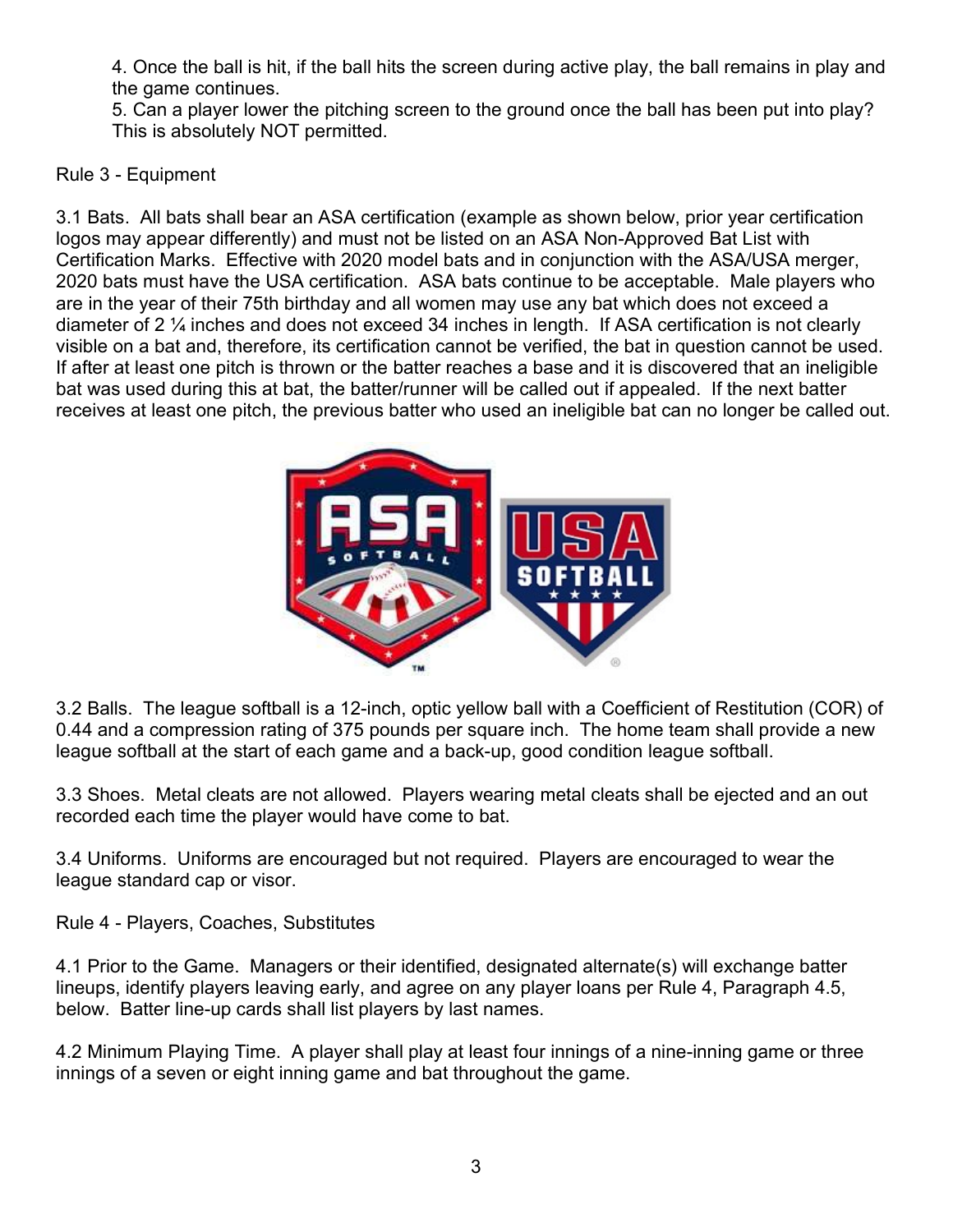In the event the manager of a team discovers [after the game ends] that a player or players of an opposing team did not play a fielding position for the required 4 innings or did not bat throughout the game in accordance with any other rule described herein, the team in violation of this rule [above] shall forfeit the game if the team in violation would have otherwise have won the game.

4.2.1 All players shall play both offense and defense. No player can opt to play either in the field OR batting but not the other. No manager can agree to this situation.

4.3 Minimum Numbers of Players. A minimum of eight (8) rostered players are required for a regulation game. Less than eight (8) players shall result in a forfeit. If both teams have less than 8 players, the game will be postponed. Commissioners will determine if a make-up game is necessary.

4.4 Maximum Number of Players. A team shall consist of twelve defensive players.

4.5 Loaning of Game Day Players. Teams shall strive to play with the same number of players. A team with more players may offer to loan player(s) to bat and field for the receiving team. The receiving team may refuse to accept the player(s). When a team lends a player for defensive purposes only (e.g., last batter), the player must play catcher unless both managers agree to waive this requirement and allow the first loaned player to play elsewhere. If two players are loaned for defensive purposes, then the managers shall agree before the game how they will be positioned on defense. In no case shall more than two players be loaned.

4.7 Players Leaving Early. The manager must notify the opposing team prior to the beginning of the game if a player needs to leave the game prior to completion. Otherwise, an out will be recorded each time the absent player's position comes to bat.

Added for clarification purposes (added 9-7-2021):

- 1. Once the official lineup is handed to the opposing manager, players cannot be added. (Late arriving players not in the lineup cannot play.)
- 2. If a player in the lineup is not available for his or her turn at bat, the manager can either:
	- a. Scratch the player from the lineup with no out recorded OR
	- b. Keep the player in the lineup, his or her turn is skipped and an out is recorded. For each subsequent at bat, the manager can choose to scratch the player from the lineup or again record an out.

4.8 Departure for Illness, Injury or Emergency. If a player becomes ill, injured or bleeding during the game, or receives an emergency phone call, he may leave without penalty. If he recovers or stops bleeding, he may return to the game. Opposing managers must be notified of the exit or reentry. No out shall be recorded if the removed player's time to bat comes up while he is not in the game.

# Rule 5 - The Game

5.1 Field Condition. League-wide cancellations for games can only be authorized by Commissioners. Game time cancellations will be determined by the home team manager. After the first pitch, the home team manager will be responsible for terminating the game due to weather, field conditions, severe injury, or other emergency condition.

5.2 Legal Game. A regulation game consists of nine (9) complete innings unless the managers determine to play only seven (7) innings before the game. If for any reason, one team refuses to start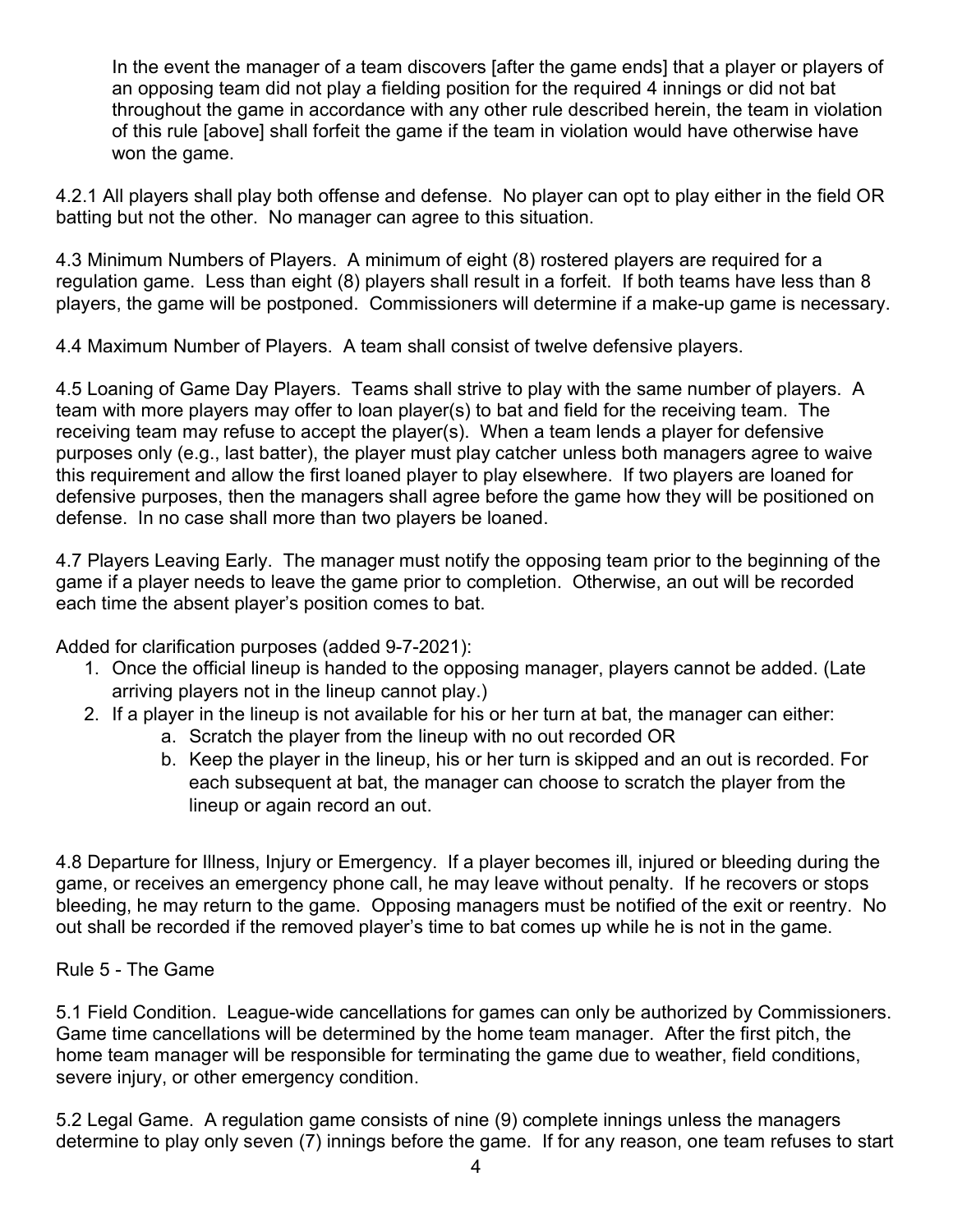or finish a game, the game will be forfeited to the opposing team. All games shall be declared over and complete at the end of regulation play as defined above, regardless if the game ends in a tie score. (Added effective 8-24-2021).

5.2.1 Terminated Game. If a game is called with fewer than five (5) innings, the game will be rescheduled and played from the point of suspension at the Commissioners' discretion. They will determine if a game needs to be replayed.

5.3.1 5-Run Limit Rule. A team may score up to five runs each inning. If a team is behind more than five (5) runs, they may exceed 5 runs until the score is tied. There is no limit to the number of runs a team may score in the final inning.

5.3.2 Flip Rule. Following the next to last at bat of the game (8th for 9 inning game/6th for 7 inning game), should a team trail by 10+ runs, the flip rule goes into effect. The team behind by 10+ runs will take their final at bat, immediately following that inning. Should the team that was behind, tie or go ahead, the other team will then take their final at bats.

5.4 Force Outs. All plays at any base are "force outs". Players may be tagged out except at home plate.

5.5 Fielders. Outfielders shall not position themselves or cross to the infield until the ball is hit by the batter. At no time prior to a ball being hit shall more than five players, excluding the pitcher and catcher, be positioned on the infield. Upon the ball being hit, an outfielder may advance onto the infield to attempt to make a play. All players must be in fair territory for play to commence, except for the catcher. Similar to the infield, the number of outfield players shall be limited to five.

Should a violation of this rule be observed by the offense team before a ball is pitched, the Offense team manager should call time and the umpire should reposition the defense player(s) to conform with this rule.

Should a violation of this rule be observed against the defense team following a batted ball being put into play, the batter is called SAFE at the base to which he/she is attempting to reach, with an appeal to the umpire (to verify that the umpire observed the rule violation). This action would be taken regardless of whether or not that out-of-position player(s) was(were) involved in said play. If this violation takes place and a play is made to a baserunner (rather than a batter), the runner attempting reach a base is awarded that base if an appeal is made to the umpire and the violation was observed.

5.6 No tag at home. Base runners may be tagged out by a defensive player between third and home before crossing the commitment line. Once a base runner has crossed the commitment line, the runner cannot be tagged out. The runner is out if a defensive player has the ball and contacts the strike mat before the runner crosses the home plate run-through (scoring) line. A runner's foot must touch the ground on or beyond the scoring line for the run to score. Breaking the vertical plane of the tape/chalk at the same time the ball arrives at the fielder will not result in a "safe" call.

5.7a Reserved for future use

5.7b Outfield Defensive Encroachment Line (cones)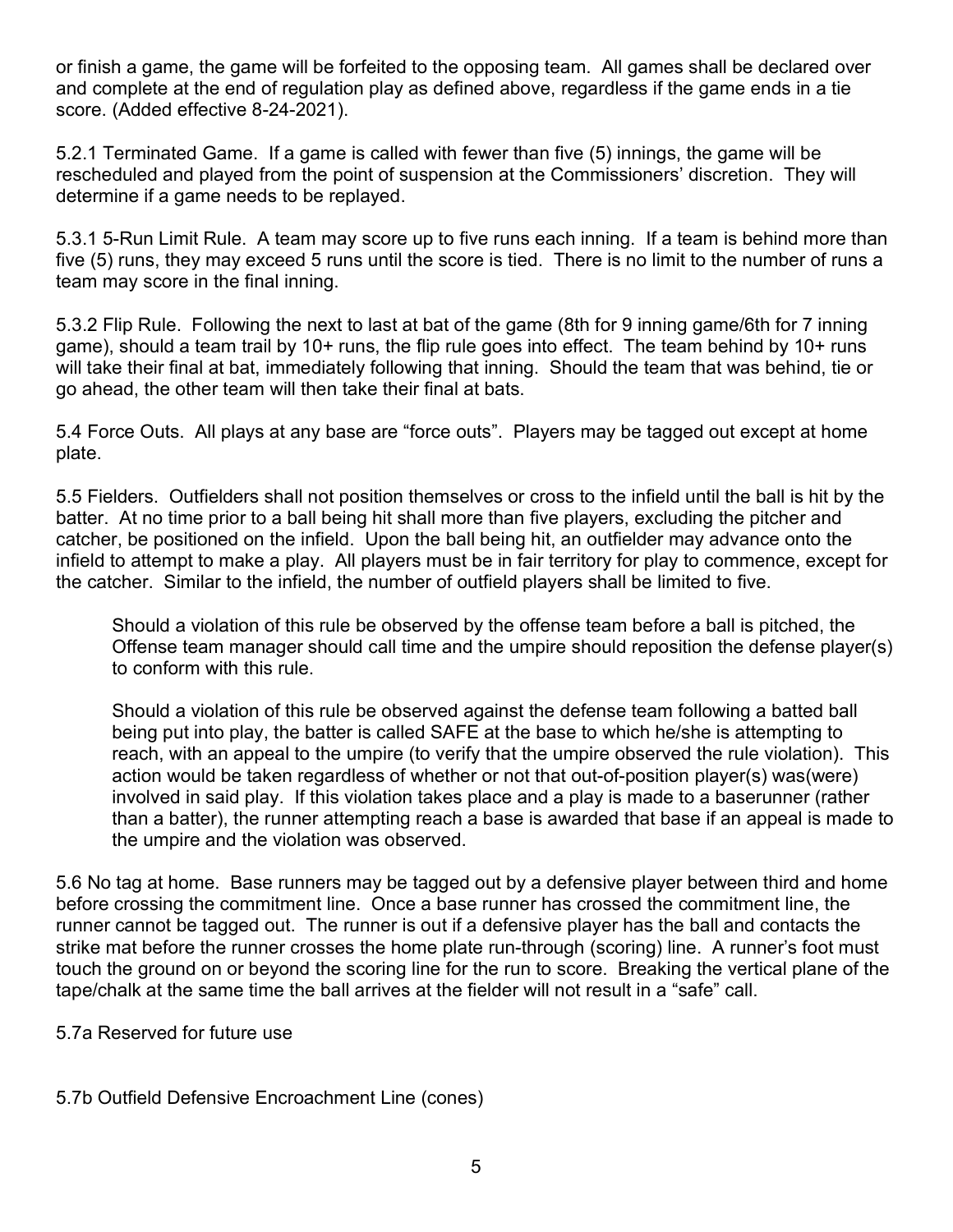Seven orange cones shall be positioned in the outfield 130 feet from home plate in positions up the first and third baselines as well as two placements evenly placed in between these cones on the baselines.

 Outfielders shall not position themselves or cross to the outfield encroachment line until the ball is hit by the batter.

Should a violation of this rule be observed by the offense team before a ball is pitched, the Offense team manager should call time and the umpire should reposition the defense player(s) to conform with this rule.

Should a violation of this rule be observed against the defense team following a batted ball being put into play, the batter is called SAFE at the base to which he/she is attempting to reach, with an appeal to the umpire (to verify that the umpire observed the rule violation). This action would be taken regardless of whether or not that out-of-position player(s) was(were) involved in said play. If this violation takes place and a play is made to a baserunner (rather than a batter), the runner attempting reach a base is awarded that base if an appeal is made to the umpire and the violation was observed.

5.8 Infield Fly Rule. The infield fly rule is not in effect in this league.

5.9 Sliding. Sliding is prohibited. A base runner that slides shall be called out. Sliding AND/OR diving into or back to a base is prohibited and shall be an automatic out.

 Note: A player who [in the judgement of the umpire] inadvertently falls or is tripped to the ground may get back to the base in any manner and is not considered to have violated the sliding definition or game rules.

5.10 Calling time out: Time out can only be granted by the umpire when (1) the ball is in the possession of the pitcher (NCSS Local Rules) AND (2) progress of play/action has been completed (ASA rule 10.5.E and 10.5.H).

Rule 6 - Pitching Regulations (Slow Pitch)

6.1 Legal Delivery. The pitched ball must be delivered with a perceptible arc and reach a height of at least six feet from the ground, while not exceeding a maximum height of twelve feet from the ground. The home plate umpire must loudly call a pitch "high" or "low" while the pitch is in flight. A "high" or "low" pitch is a ball on the batter unless the batter swings at the pitched ball.

6.2 A pitch must be delivered from the rubber/pitching line or up to a point of six feet behind the rubber/pitching line. A pitcher cannot release the ball if both feet are ahead of the rubber or pitching line.

Rule 7 - Batting

7.1 No local rules.

Rule 8 - Batter-Runner and Runner

8.1 Running to Correct Bases.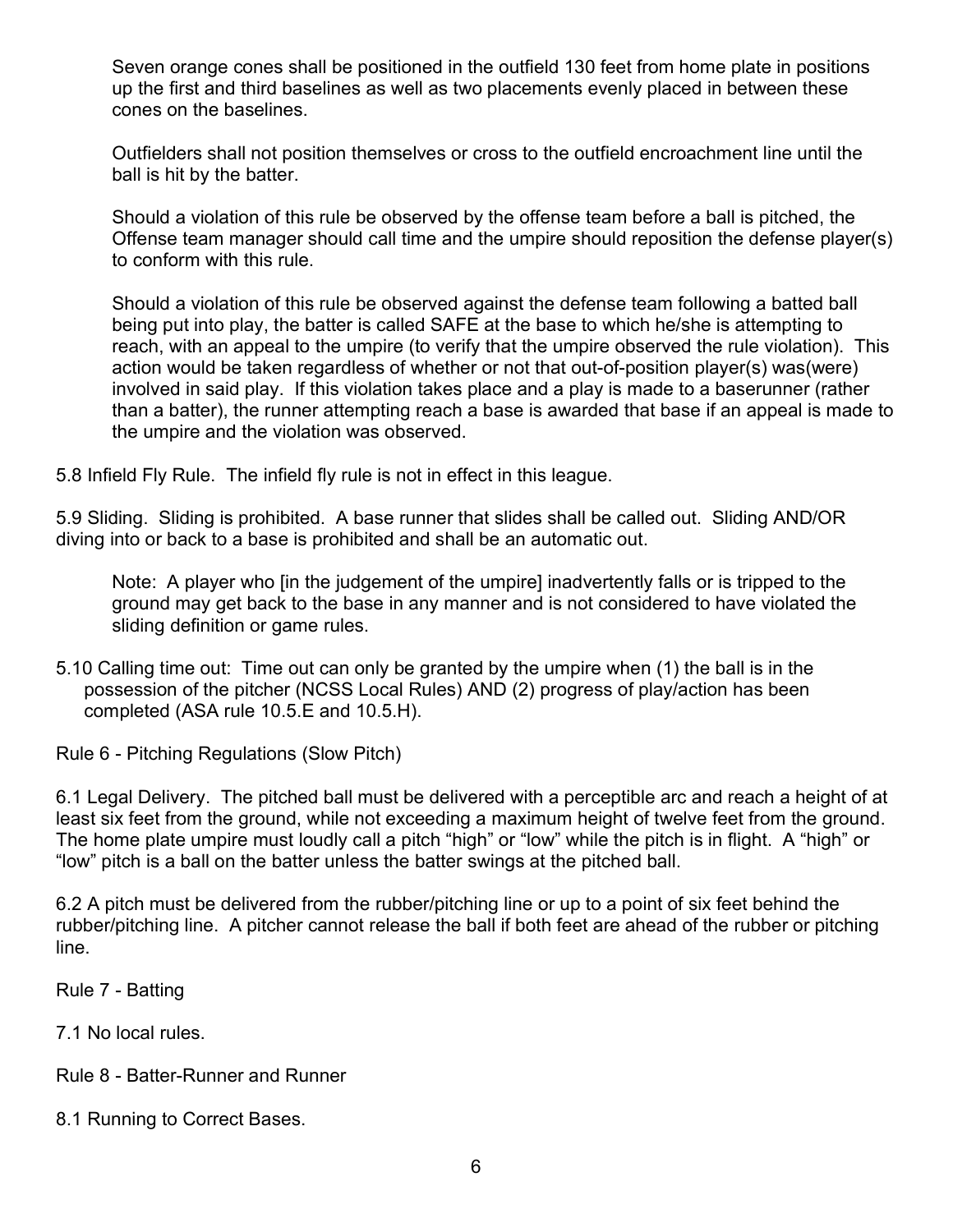8.1.1 Home Plate. Runners attempting to score must run through the home plate run through line (scoring line). Runners touching home plate or the strike mat while the play is alive will be called out.

8.1.2 First Base. A runner touching the wrong first base as described in rule 2.4 will be called out. This is an automatic out and not subject to appeal.

8.2 Reverse Directions. Runners going between first and second, second and third, or third and the commitment line may reverse direction only once in moving from one base to another if a play is being made on that runner. If a violation of this rule is observed by the opposing team and observed by the umpire, an OUT call will be made. A throwing action by a fielder is a play whether or not the throw is made (fake throw). If the ball is alive and becomes loose, a new play commences for the purpose of reversing direction. A runner from third base who crosses the commitment line must continue to the scoring line and may not return to third base. A violation of this rule results in a player being called out.

8.3 Any player can run for another player for any reason. The same player can only substitute run once in an inning (except as noted in rule 8.3.4 below). If a player desires to run for him/herself, he/she is allowed to do so. Managers cannot appoint a substitute runner over the objection of the player who reached base safely. If a player has a pinch runner in an inning, that same player cannot thereafter pinch run for another person (for the entire game). If a player's turn to bat comes up while he is a substitute runner, the player is not out and be replaced with another substitute runner in order to take his/her at bat.

8.3.4 Courtesy Runners. An individual may only be a courtesy runner on a base once per inning. If a courtesy runner is used more than once per inning, he/she will be called out and removed from the bases. If a team bats around, a courtesy runner on base may run again. This rule can be waived only for a valid reason(s), provided both managers agree to the waiver of this rule. Waiving of this rule does not include waiving of other "running rules." The most common reason would be a shortage of rostered players resulting in a shortage of available courtesy runners. No other local or ASA rules can be waived by any manager. It should also be noted that a courtesy runner is not considered a courtesy runner until play has resumed. (added effective August 24-2021)

8.4.1 Collisions. Runners must avoid collisions by running around a fielder who is making a play. Since the play is in front of the runner and can be seen more readily by the runner, runners must make every effort to avoid collisions. ASA rules regarding interference and obstruction are in effect.

8.4.2 Run Through Line. A base runner going from first to second or second to third may run full speed through the line. Should the runner beat the throw, he is safe and may return to the base without being tagged or forced out. The runner must return to the base and touch it prior to advancing to the next base. If a runner proceeds through the run through line heading towards the next base/home scoring line (as applicable) without touching the target base and, in the judgement of the umpire, displays intent to advance to the next base without having first touched the base from which he ran past, he/she can be tagged out. Baserunners who run to the base or between the base and the five-foot mark may be forced or tagged out as it is the same as over running the base. A runner shall be called safe after running through the run-through line if the runner's foot touches the tape/chalk or lands beyond it. Breaking the vertical plane of the tape/chalk at the same time as the ball arrives at the fielder will not result in a "safe" call.

8.5 A fair ball going into a soccer goal or making contact with the goal frame that is in foul territory is an automatic 2 bases from home. All runners already on base shall advance two bases. A ball going into a soccer goal between the lines (in fair territory) is "in play".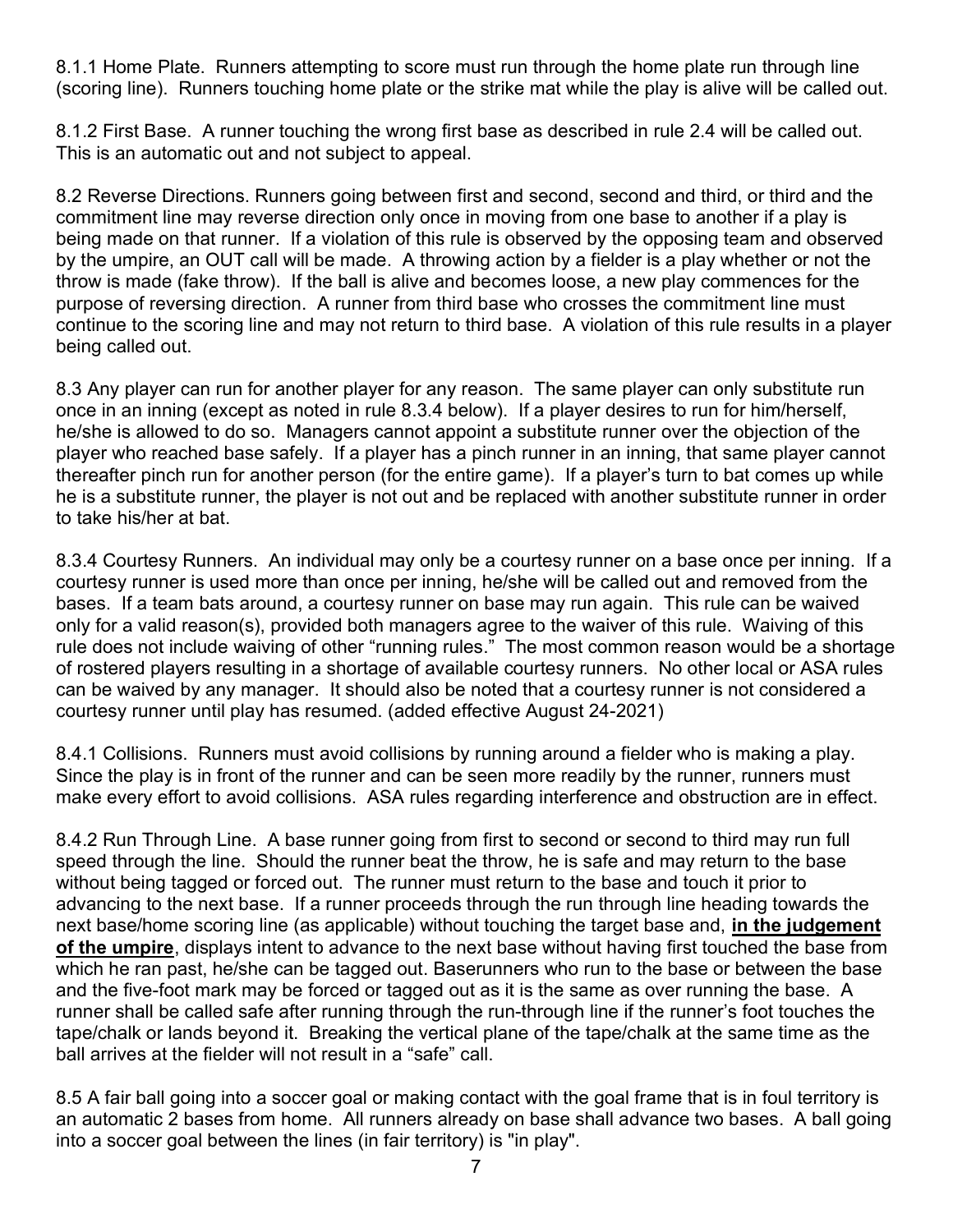A soccer goal that overlaps both fair and foul territory should be considered as a soccer goal in foul territory.

8.5.1 If, in the judgement of the umpire, a player intentionally causes a ball to come in contact with any part of a soccer goal, the umpire shall award the batter/runner a base he/she feels the batter/runner would have reached had the intentional act not taken place. This rule part supersedes the ASA rule noted below. (Added effective 8-24-2021) Restatement of ASA rule 8.5.K

Runners are entitled to advance without liability to be put out:

When, in the judgement of the umpire, a fielder intentionally carries, kicks, pushes or throws a live ball into dead ball territory.

## Effect:

1.The ball is dead

2. Runners are awarded two bases from the last base touched at the time the fielder entered or the ball was kicked, pushed or thrown into dead ball territory.

## 8.6 Batter-runner Entitled to First base:

8.6.1 A batter/runner who hits a pitched ball to the outfield/green that is either on the fly (without being caught) or on the ground (whether touched by an infielder or not) cannot be thrown out at first base.

- In support of this new rule, runners from home will no longer be permitted.
- If a batted ball reaches the green/outfield as noted above, it is at the discretion of the batter/runner whether or not he/she wishes to complete his/her at bat by advancing to first base. Note: this option to proceed or not proceed to first base also applies if a batter is "walked" intentionally or by receiving four balls. (Added effective 8-24-2021)
- If a batted ball goes over the fence for a home run, it shall be scored as such. It is at the discretion of the batter/runner whether or not to run the bases.

8.6.1a Note a fly ball to the outfield/green that is touched by a fielder but dropped classifies as a ball hit to the outfield/green and thus the batter/runner cannot be thrown out at first base.

8.6.2 A batter/hitter may be thrown out if he/she attempts to advance beyond first base. Any runners on base advance at their own risk.

8.6.3 A fielder who fields a ground ball hit by the batter-runner before the ball reaches the outfield/green may throw the batter-runner out at first if his/her [the fielder] momentum carries he/she into the green after he/she field the ball.

- A batter whose batted ball reaches the outfield/green cannot be thrown out at first base.
- Runners already on base advance at their own risk.

8.6.4 An outfielder is permitted to charge towards the infield or onto the infield after a ball is batted. If the outfielder fields the ground ball on a hop before the ball touches the grass or green, the outfielder then may throw the batter/runner out at first base. This includes the fact that the outfielder may now be positioned on the infield.

Rule 9 - Protests.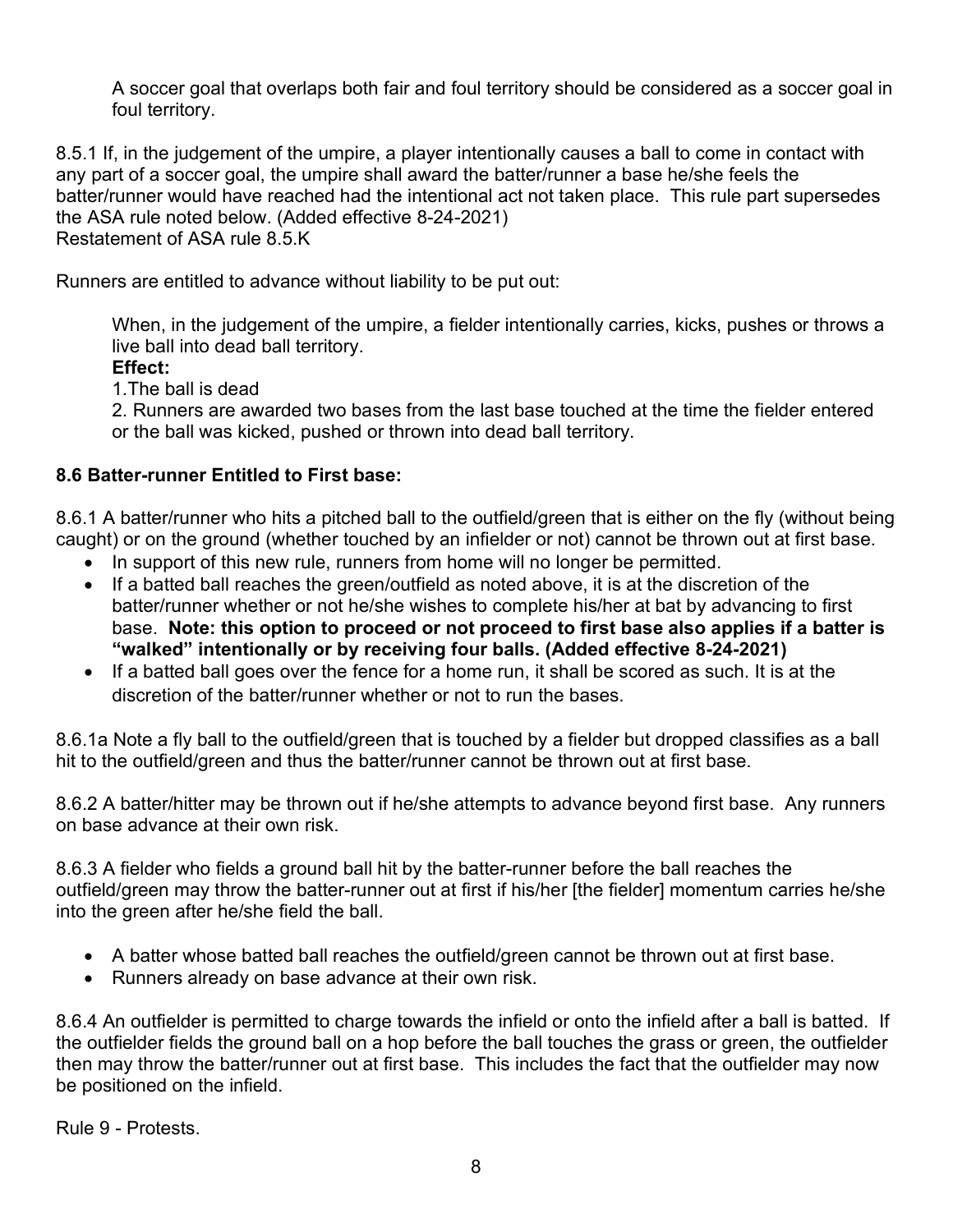9.1 Protest Procedures. A protested game must be completed. Protests must be based on a rule misinterpretation not on an umpire's judgment call. A valid protest will be made to the opposing manager at the end of the inning, or before the first pitch of the next half of the inning. The manager making the protest shall have one of his players witness the protest to the opposing manager. The protesting manager shall submit the protest to the Commissioners in writing within 24 hours along with a \$10 fee.

9.2 Incidents. The home team manager shall report, in writing, all incidents involving forfeits or other game terminations to the Commissioners on the day of the game. The Commissioners shall determine if further action is needed.

## Rule 10 - Umpires

10.1 Umpire Assignments. The first base coach shall call plays at first base. The third base coach shall make calls at second and third base. The first base umpire shall receive appeal calls (if any) for calls made by the home plate umpire for a runner trying to score at home. A member of the offensive team shall be home plate umpire and shall call balls and strikes, determine if pitches are legal, and call fair and foul balls. Managers are responsible for providing player umpires that are competent and aware of both ASA and the local rules. First base coach and third base coaches will make calls regarding a batted ball reaching the outfield as it applies to rule 8.6 (Batter-runner Entitled to first base).

10.2 Close Calls and Rule Interpretations. When an umpire makes a close call or a rule interpretation, the umpire may request assistance from other umpire(s) to make a final decision. In addition, only a manager or the designated alternate manager may appeal to the home plate umpire for a final decision.

If an Offense manager is acting as a base coach and he/she makes a call in favor of the defense team, another Offense team member may appeal that call to the home plate umpire. This would be the only exception to rule 10.2 which designates the manager as being the person to make appeals to the home plate umpire.

10.3 If there is a disagreement as to a call made at home by the home plate umpire, an appeal can be made to the first base coach. If necessary, the first base coach may confer with the home plate umpire otherwise the appeal to the first base coach is made by the first base coach (provided he/she saw the play at home). If the first base coach did not see what happened at home, the call is owned by the home plate umpire.

10.4 It is recommended that managers shall have the ability to approve/disapprove any volunteer umpires (beyond the player/umpire). In this situation, both managers would agree on the volunteer umpire. This applies to season play. Commissioners will endeavor to assign volunteer umpires for post season games.

### Rule 11 - Scoring

11.1 Scorebook. Home team is responsible for keeping the official score. Managers are encouraged to frequently verify the score while the game is in progress. Managers shall verify the final score before leaving the playing field.

Rule 12 - Use of ASA Playing Rules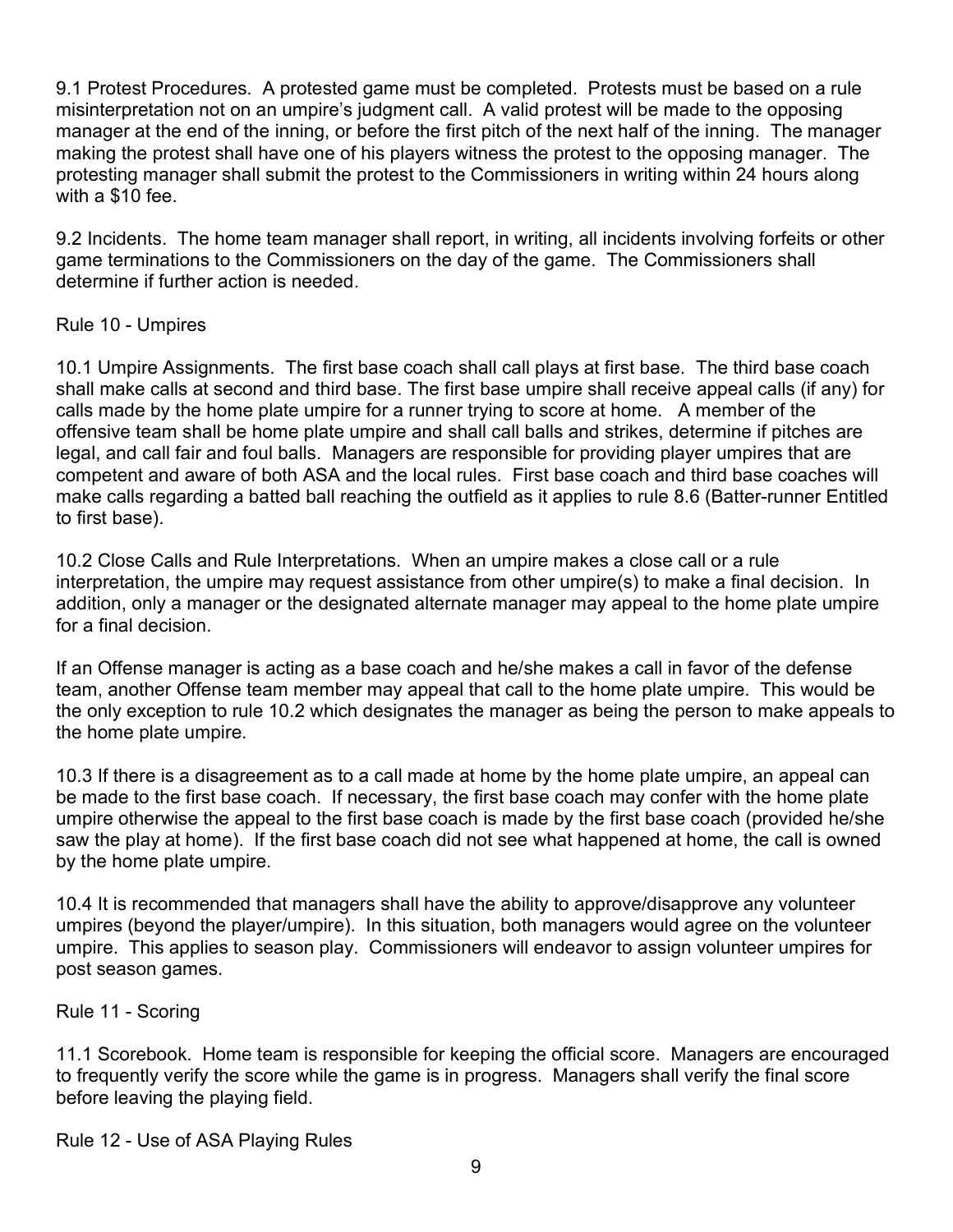12.1 Local Rules Prevail. ASA rules are used except as provided for in these local rules. The local rules prevail over ASA rules in the event of conflict.

12.2 Any local rule changes approved by the managers and BOC during the season are eligible to be implemented immediately. This will be determined by a separate vote by the managers and the BOC.

Rules Supplement

13.1 Post Season Tournaments. All teams will play only with their own rostered players.

13.2 Use of substitute Players. From time to time, the league may have an odd number of teams therefore there will be a bye team each game day. Players from the bye team are available to other teams that may be short-handed. The underlying principle is that teams using bye team players as substitutes (subs) must use players rated equal to or below the rating of the missing player(s) and defined as follows:

If a team borrows one player, the maximum rating for that player will be less than or equal to the rating of the borrowing team's highest rated missing player. If a team borrows two players, the sum of the ratings of the two borrowed players cannot be greater than the rating of the borrowing team's highest rated missing player plus 9.

Players will be allowed to serve as a substitute player if he/she has joined the league following all our requirements (submitted all required paperwork, paid their entry fees and received a rating) but not yet been assigned to a team. Alternatively, this player can be a substitute player only, for the entire season.

A maximum of two bye team players may be used as subs.

The Commissioner assigned to manage substitute/borrowed players is the single point of contact for borrowing players in the event that the commissioner so assigned is not available he/she will officially designate an alternate, for the specific period of their absence. This designation will be officially communicated to all managers via e-mail.

Process for requesting/assigning borrowed players:

Players may be requested by the borrowing manager via e-mail or phone communications with the designated commissioner no sooner than after the Thursday game in the week preceding the week for which the borrowed player(s) are requested

Requests must include:

The specific date or dates for which a borrowed player is requested.

For each game the number of borrowed players being requested.

For each game, a list of all the borrowing team's missing players and their rating(s).

For each game, the names of any preferred specific players from the bye team (subject to the ratings rules above).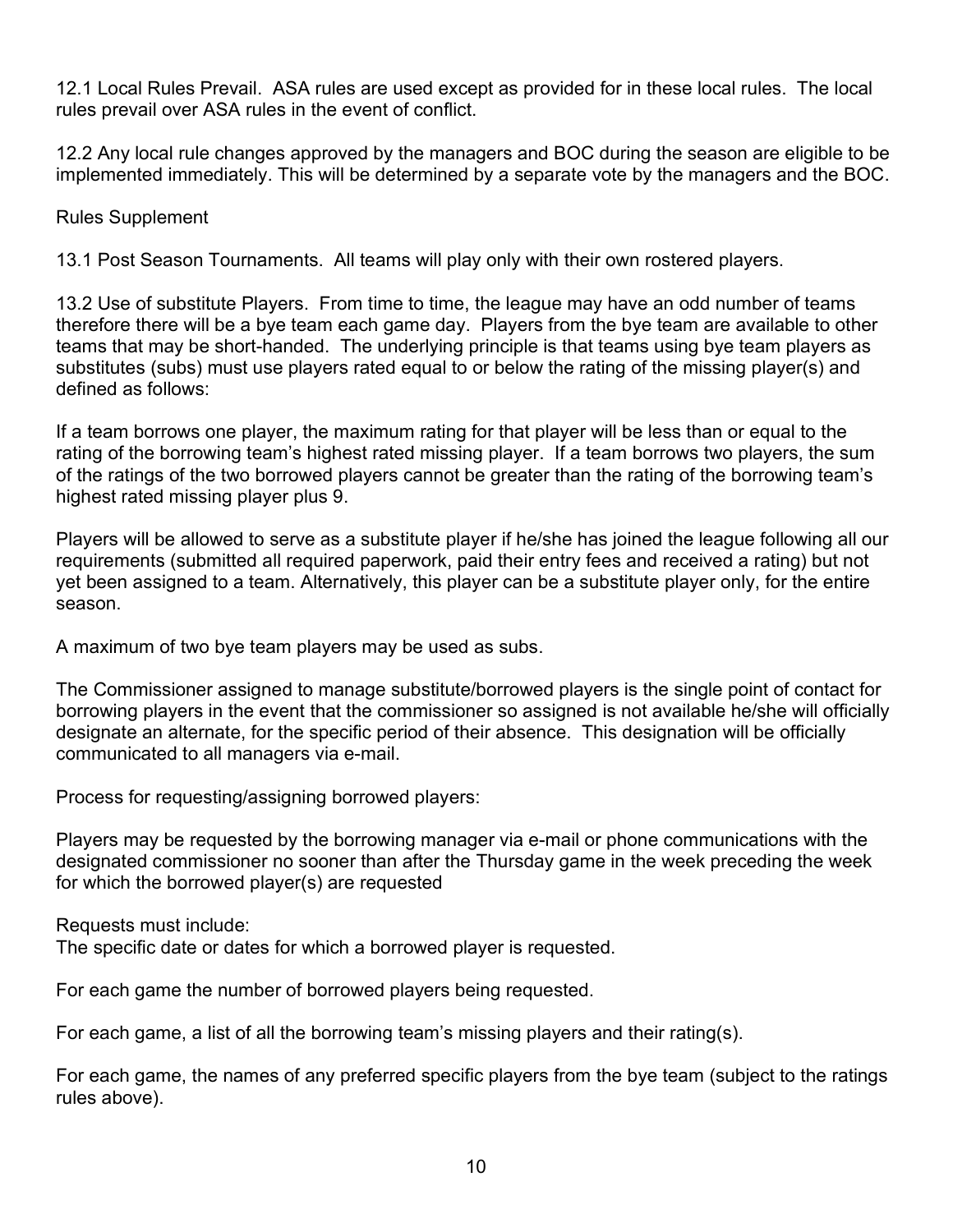Upon receipt of the borrowed player requests, the designated commissioner will contact the appropriate players from the bye team and obtain their agreement to play on the team.

If an unassigned player from a bye team or a player from a cancelled game shows up to watch a game and one of the teams is in need of the player, the "spectator" player can be recruited to play provided the manager(s) follow the current rating guidelines for substitute player assignments and both managers agree to this substitution.

## For clarification purposes (added 9-7-2021):

With the understanding that "The underlying principle is that teams using bye team players as substitutes (subs) must use players rated equal to or below the rating of the missing player(s)…." the following clarifications are proposed:

- 1. The rating of ANY substitute player shall not exceed the rating of the highest rated missing player. This is true regardless of whether there is a second sub player named. In other words, the plus 9 rule for a second sub player still DOES NOT allow any one sub player's rating to be higher than the highest rated missing player's rating.
- 2. When a second sub player is needed and the plus 9 rule is implemented, the total of the substitute players' ratings CANNOT exceed the total of the missing players' ratings.

13.2a If a manager, [prior to the day of a game] expecting to be short of a full team (12 players) fails to request from the commissioner a replacement player from a by-team or rejects a player that the commissioner offers to the manager, an automatic out will be recorded following each at-bat by the last player on a roster.

13b If a team has less than 12 players for the game and either did not request the maximum allowable number of substitute players or refused a substitute player, the automatic out rule will apply even if the opposing teams lends a defensive player. If a team has less than 12 players for the game and did request the maximum allowable bye team players and did not refuse any bye team players, an automatic out will not be recorded whether the opposing team lends a defensive player or not.

### Rule 13.3

13.3a Once a loaned player is assigned and on game day appears at the game, should any missing player show up at the field, the missing player [for which the loaned player was assigned] is prohibited from playing in that game.

13.3b. If a manager shows up with less than 11 players and did not request to borrow players or chose not to accept the bye team players offered, then he/she cannot ask to borrow defensive players from the opposing manager and will so inform him/her before the start of the game. See the table below:

| # of Players | May Borrow | <b>Total Players</b> |
|--------------|------------|----------------------|
| -7           |            | Forfeit              |
| 8            | 2          | 10                   |
| -9           |            | 11                   |